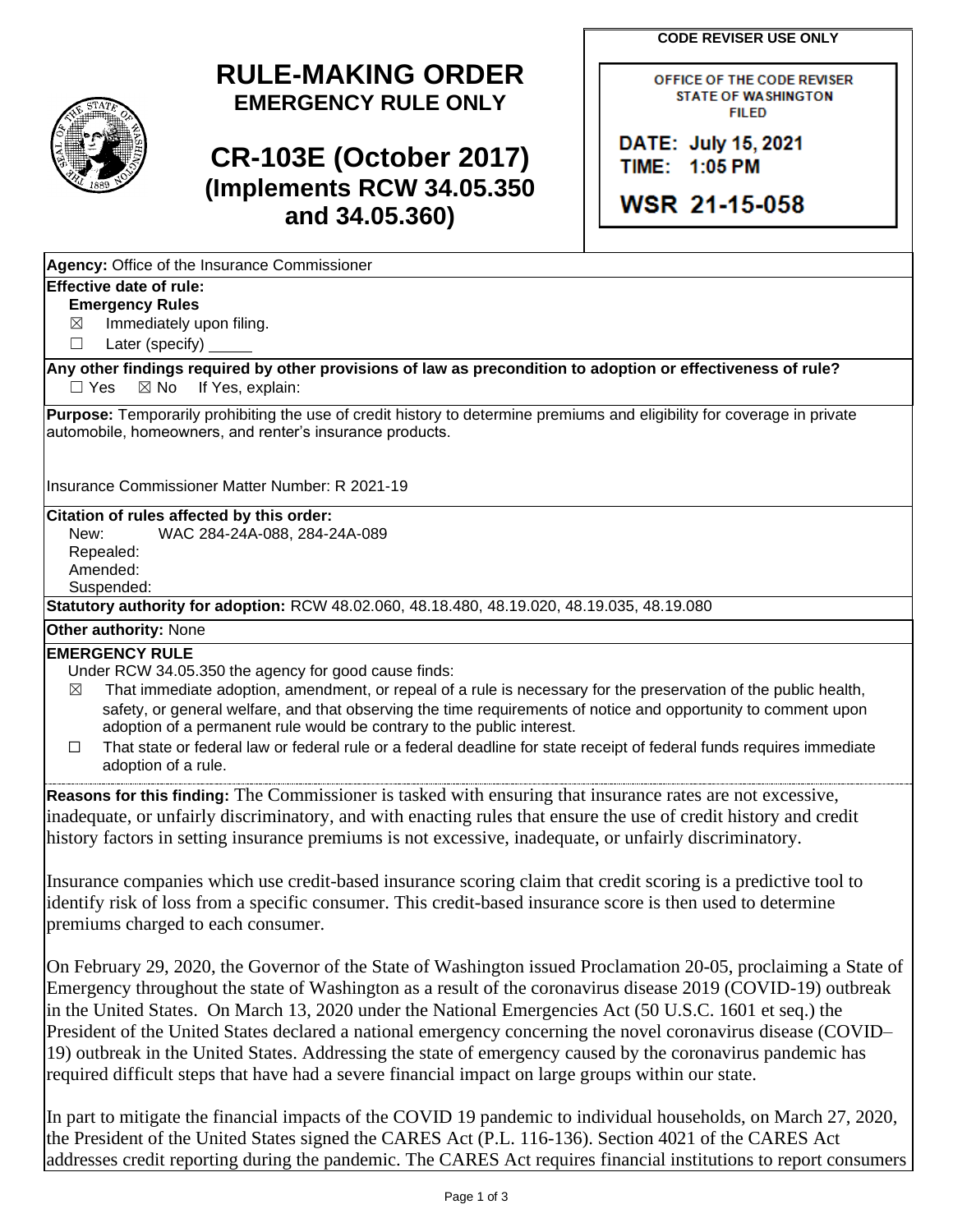as current if they were not previously delinquent or, for consumers that were previously delinquent, not to advance the level of delinquency, for credit obligations for which the furnisher makes payment accommodations to consumers affected by COVID-19 and the consumer makes any payments the accommodation requires. Section 4022 of the CARES Act requires certain lenders to offer forbearance options to borrowers, and imposed a moratorium on foreclosures for certain home loans. In addition, section 3513 of the CARES Act specifically addresses the furnishing of federally-held student loans for which payments are suspended. This provision results in all non-defaulted federally-held student loans being reported as current.

In addition, the Governor of the State of Washington has issued several emergency proclamations limiting state agencies from charging late fees and penalties, and placing a moratorium on garnishment actions (Emergency Proclamation 20-49, and subsequent amendments) and evictions (Emergency Proclamation 20-19, and subsequent amendments). The critical consumer protections included in these proclamations have also had the effect of preventing creditors from taking actions that are otherwise reportable on a consumer's credit history.

The result of the CARES Act is that all credit bureaus are collecting a credit history that is objectively inaccurate for some consumers and therefore results in an unreliable credit score being assigned to them. Consequently, this untrustworthy credit score degrades any predicative value that may be found in a consumer's credit-based insurance score.

The Commissioner finds that the current protections to consumer credit history at the state and federal level have disrupted the credit reporting process. This disruption has caused credit-based insurance scoring models to be unreliable and therefore inaccurate when applied to produce a premium amount for an insurance consumer in Washington state. This makes the use of currently filed credit based insurance scoring models unfairly discriminatory within the meaning of RCW 48.19.020.

There is evidence that the negative economic impacts of the pandemic have disproportionately fallen on people of color. Therefore, when the CARES Act protections are eliminated, and negative credit information can be fully reported again, credit histories for people of color will have been disproportionately eroded by the pandemic.

Remaining consumer credit protections in the CARES Act will expire after the national state of emergency. When the CARES Act fully expires, a large volume of negative credit corrections will flood consumer credit histories. This flood of negative credit history has not been accounted for in the current credit scoring models. Without data to demonstrate that the predictive ability of credit scoring models based on pre-pandemic credit and claims histories is unchanged, the predicative ability of current credit scoring models cannot be assumed. This will make the use of currently filed credit based insurance scoring models unfairly discriminatory within the meaning of RCW 48.19.020.

It is impossible to know precisely when the state and federal states of emergency will end. Insurance companies must have an alternative to the currently unreliable credit scoring models they have in place before the protections of the CARES Act end. Therefore, it is necessary to immediately implement changes to the use of credit scoring.

The Commissioner is implementing this emergency rulemaking to support the effects of the previous emergency rule, on the same subject and as filed in WSR 21-07-103, and the normal rulemaking that is currently underway, on the same subject and as filed in WSR 21-13-131.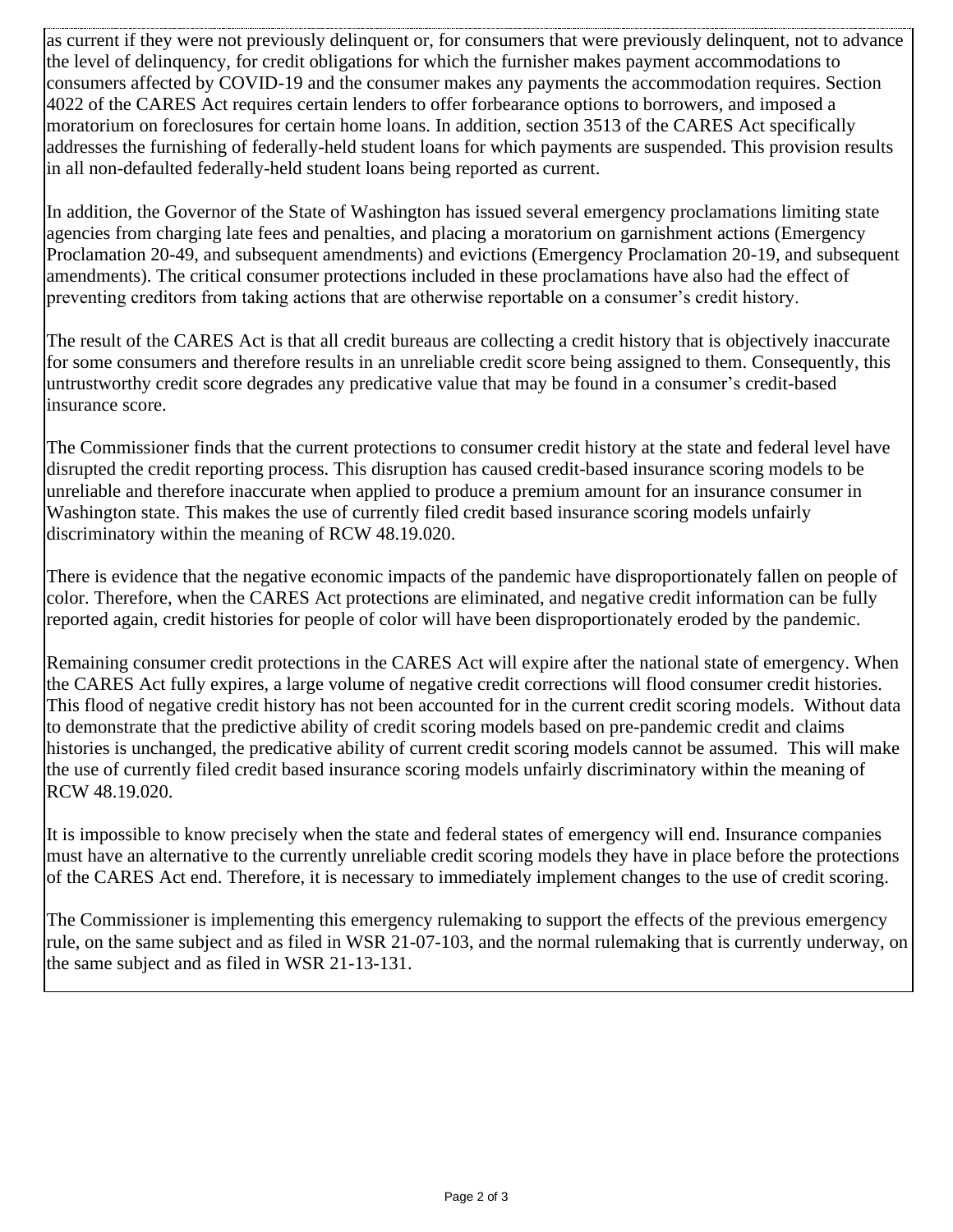| If any category is left blank, it will be calculated as zero.<br>Note:<br>No descriptive text.<br>Count by whole WAC sections only, from the WAC number through the history note.<br>A section may be counted in more than one category. |            |                |              |  |          |  |  |
|------------------------------------------------------------------------------------------------------------------------------------------------------------------------------------------------------------------------------------------|------------|----------------|--------------|--|----------|--|--|
|                                                                                                                                                                                                                                          |            |                |              |  |          |  |  |
| Federal statute:                                                                                                                                                                                                                         | New        |                | Amended      |  | Repealed |  |  |
| Federal rules or standards:                                                                                                                                                                                                              | New        |                | Amended      |  | Repealed |  |  |
| Recently enacted state statutes:                                                                                                                                                                                                         | New        |                | Amended      |  | Repealed |  |  |
| The number of sections adopted at the request of a nongovernmental entity:                                                                                                                                                               |            |                |              |  |          |  |  |
|                                                                                                                                                                                                                                          | <b>New</b> |                | Amended      |  | Repealed |  |  |
| The number of sections adopted on the agency's own initiative:                                                                                                                                                                           |            |                |              |  |          |  |  |
|                                                                                                                                                                                                                                          | <b>New</b> | $\overline{2}$ | Amended      |  | Repealed |  |  |
| The number of sections adopted in order to clarify, streamline, or reform agency procedures:                                                                                                                                             |            |                |              |  |          |  |  |
|                                                                                                                                                                                                                                          | <b>New</b> |                | Amended      |  | Repealed |  |  |
| The number of sections adopted using:                                                                                                                                                                                                    |            |                |              |  |          |  |  |
| Negotiated rule making:                                                                                                                                                                                                                  | <b>New</b> |                | Amended      |  | Repealed |  |  |
| Pilot rule making:                                                                                                                                                                                                                       | New        |                | Amended      |  | Repealed |  |  |
| Other alternative rule making:                                                                                                                                                                                                           | New        | $\overline{2}$ | Amended      |  | Repealed |  |  |
| Date Adopted: July 15, 2021                                                                                                                                                                                                              |            | Signature:     |              |  |          |  |  |
| Name: Mike Kreidler                                                                                                                                                                                                                      |            |                | Mihr Kreidle |  |          |  |  |
| <b>Title: Insurance Commissioner</b>                                                                                                                                                                                                     |            |                |              |  |          |  |  |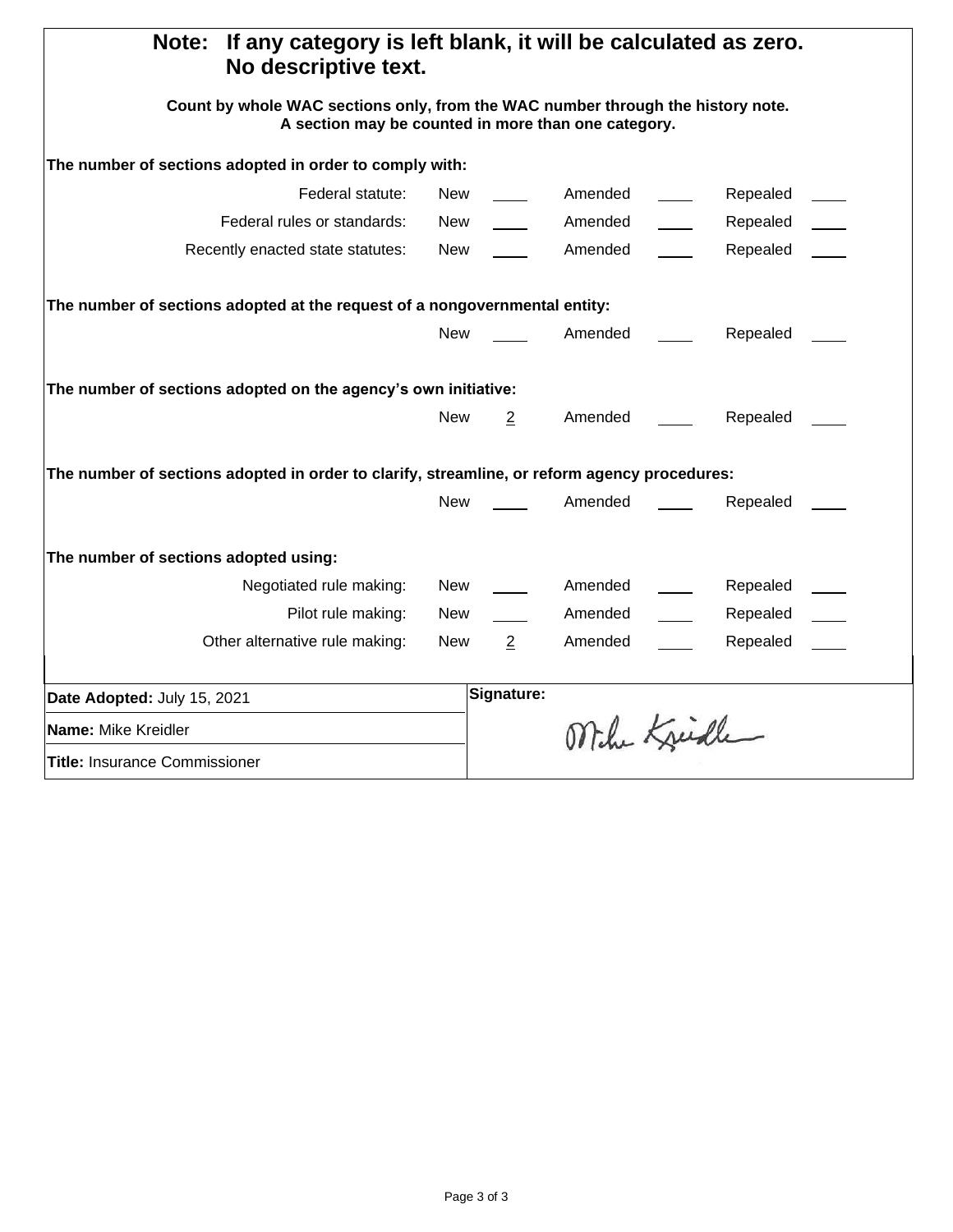#### New section: WAC 284-24A-88 **Findings and intent of temporary prohibition**

(1) The Commissioner is tasked with ensuring that insurance rates are not excessive, inadequate, or unfairly discriminatory, and with enacting rules that ensure the use of credit history and credit history factors in setting insurance premiums is not excessive, inadequate, or unfairly discriminatory.

(2) Insurance companies which use credit-based insurance scoring claim that credit scoring is a predictive tool to identify risk of loss from a specific consumer. This credit-based insurance score is then used to determine premiums charged to each consumer.

(3) On February 29, 2020, the Governor of the State of Washington issued Proclamation 20-05, proclaiming a State of Emergency throughout the state of Washington as a result of the coronavirus disease 2019 (COVID-19) outbreak in the United States. On March 13, 2020 under the National Emergencies Act (50 U.S.C. 1601 et seq.) the President of the United States declared a national emergency concerning the novel coronavirus disease (COVID–19) outbreak in the United States. Addressing the state of emergency caused by the coronavirus pandemic has required difficult steps that have had a severe financial impact on large groups within our state.

(4) In part to mitigate the financial impacts of the COVID 19 pandemic to individual households, on March 27, 2020, the President of the United States signed the CARES Act (P.L. 116-136). Section 4021 of the CARES Act addresses credit reporting during the pandemic. The CARES Act requires financial institutions to report consumers as current if they were not previously delinquent or, for consumers that were previously delinquent, not to advance the level of delinquency, for credit obligations for which the furnisher makes payment accommodations to consumers affected by COVID-19 and the consumer makes any payments the accommodation requires. Section 4022 of the CARES Act requires certain lenders to offer forbearance options to borrowers, and imposed a moratorium on foreclosures for certain home loans. In addition, section 3513 of the CARES Act specifically addresses the furnishing of federally-held student loans for which payments are suspended. This provision results in all non-defaulted federallyheld student loans being reported as current.

(5) In addition, the Governor of the State of Washington has issued several emergency proclamations limiting state agencies from charging late fees and penalties, and placing a moratorium on garnishment actions (Emergency Proclamation 20-49, and subsequent amendments) and evictions (Emergency Proclamation 20-19, and subsequent amendments). The critical consumer protections included in these proclamations have also had the effect of preventing creditors from taking actions that are otherwise reportable on a consumer's credit history.

(6) The result of the CARES Act is that all credit bureaus are collecting a credit history that is objectively inaccurate for some consumers and therefore results in an unreliable credit score being assigned to them. Consequently, this untrustworthy credit score degrades any predicative value that may be found in a consumer's credit-based insurance score.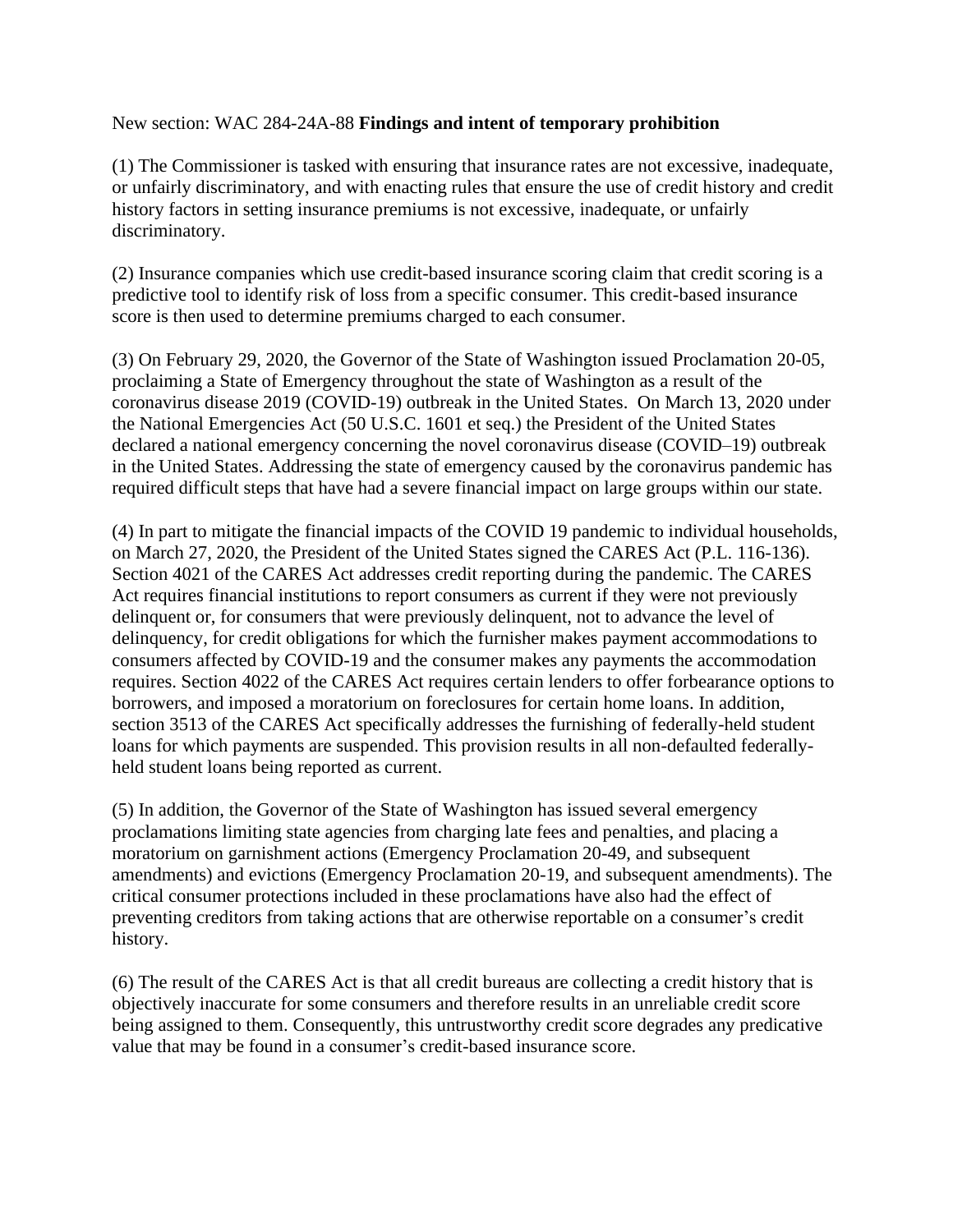(7) The Commissioner finds that the current protections to consumer credit history at the state and federal level have disrupted the credit reporting process. This disruption has caused creditbased insurance scoring models to be unreliable and therefore inaccurate when applied to produce a premium amount for an insurance consumer in Washington state. This makes the use of currently filed credit based insurance scoring models unfairly discriminatory within the meaning of RCW 48.19.020.

 (8) There is evidence that the negative economic impacts of the pandemic have disproportionately fallen on people of color. Therefore, when the CARES Act protections are eliminated, and negative credit information can be fully reported again, credit histories for people of color will have been disproportionately eroded by the pandemic.

(9) Remaining consumer credit protections in the CARES Act will expire after the national state of emergency. When the CARES Act fully expires, a large volume of negative credit corrections will flood consumer credit histories. This flood of negative credit history has not been accounted for in the current credit scoring models. Without data to demonstrate that the predictive ability of credit scoring models based on pre-pandemic credit and claims histories is unchanged, the predicative ability of current credit scoring models cannot be assumed. This will make the use of currently filed credit based insurance scoring models unfairly discriminatory within the meaning of RCW 48.19.020.

(10) It is impossible to know precisely when the state and federal states of emergency will end. Insurance companies must have an alternative to the currently unreliable credit scoring models they have in place before the protections of the CARES Act end. Therefore, it is necessary to immediately implement changes to the use of credit scoring.

### New section: WAC 284-24A-89 **Temporary prohibition of use of credit history**

(1) Not withstanding any other provision of this chapter, this section applies to all personal insurance pertaining to private passenger automobile coverage, renter's coverage, and homeowner's coverage issued in the state of Washington while this rule is effective.

(2) The insurance commissioner finds that as a result of the broad negative economic impact of the coronavirus pandemic, the disproportionately negative economic impact the coronavirus pandemic has had on communities of color, and the disruption to credit reporting caused by both the state and federal consumer protections designed to alleviate the economic impacts of the pandemic, for private passenger automobile coverage, renter's coverage, and homeowner's coverage issued in the state of Washington, the use of insurance credit scores results in premiums that are excessive, inadequate, or unfairly discriminatory within the meaning of RCW 48.19.020 and RCW 48.18.480.

(3) For all private passenger automobile coverage, renter's coverage, and homeowner's coverage issued in the state of Washington, insurers shall not use credit history to determine personal insurance rates, premiums, or eligibility for coverage.